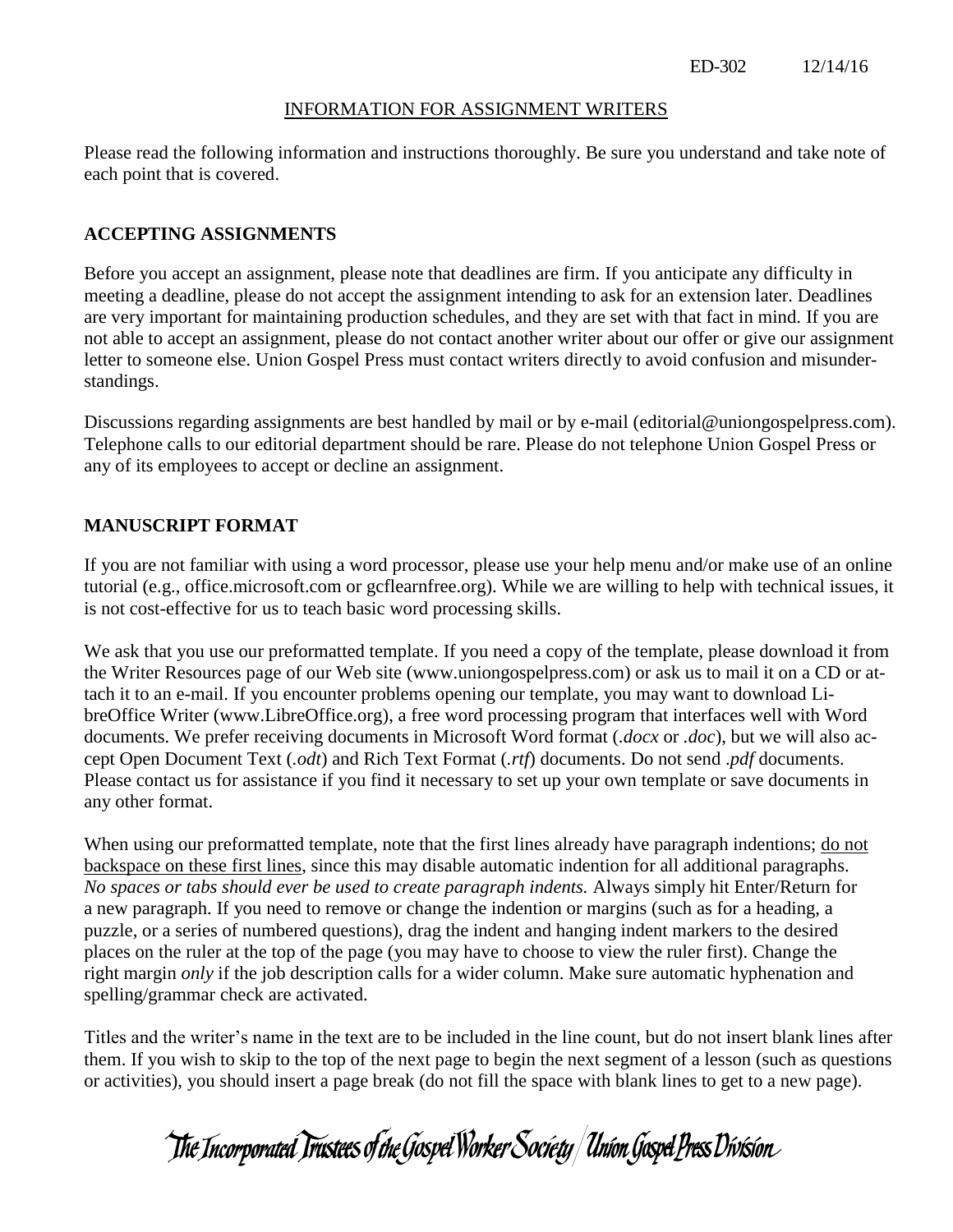Save each lesson or other composition—including all its components—as a separate document (preferably in the *.docx* or *.doc* format). Give files short names that describe the contents. For example, a good file name would begin with a two-digit lesson or part number (01 through 13) and include abbreviations for the publication, quarter, year, and feature. *Do not use the titles* of lessons, stories, or editorials in file names.

## **WRITING MANUSCRIPTS**

As you prepare your copy, please note that all sample and assignment material must be typed according to our specifications in order to be accepted. We reserve the right to return the following:

- copy that fails to follow the job description (for example, not supplying an outline that is called for or leaving out required sections of the job);
- copy that fails to supply the required number of lines or words;
- copy that is illegible or garbled;
- copy that does not contain a strong biblical emphasis; and
- copy that does not follow our Manual of Style, Policy, and Grammar.

Please note that we purchase exclusive rights only. We do not accept material that has appeared in print previously, has been purchased by another publisher, or has been used in a broadcast. Please note also that Union Gospel Press has specific regulations regarding permission to reprint. While authorization is rarely denied, writers cannot reprint submitted material without written permission from Union Gospel Press. Requests to reprint can be made by e-mail or by mail.

A detailed bibliography should be submitted for all the published material you use in preparing your assignment. You need not list sources of direct and indirect quotations that already are cited within the body of your copy. See the Bibliography section of the Union Gospel Press Manual of Style, Policy, and Grammar for an example of a detailed bibliography. Be sure to label your bibliography clearly, stating the full title, quarter, and year of the assignment. If you used no reference material or none in addition to what is cited in the body of your copy, simply type "NONE" (one time for the entire job).

### **SUBMITTING MANUSCRIPTS**

Keep copies of everything you send to us. Please submit assignment materials as attachments to an e-mail addressed to editorial@uniongospelpress.com. You can also compress, or archive, all the files in one folder; this compressed folder can then be attached to the e-mail. Materials that are copied onto a CD or printed on paper may be sent by regular mail.

Visual-aid sketches or children's activities produced in a drawing program, puzzle-making program, or other digital media should be pasted into the document; the same is true for hand drawings that have been scanned. If you cannot scan a hand-drawn sketch or puzzle, please print out the page of your document and draw or tape the item in the appropriate space; then mail the page to us (keep a photocopy). Be sure each sheet identifies the publication, quarter, year, feature, lesson or part number, and page number. Note on the corresponding digital page that the item is being mailed separately. Payment will not be processed until all materials are received. If there is a problem that prevents you from following these instructions, contact us immediately, stating what word processing program you have, its version number, and what operating system you are using.

The Incorporated Trustees of the Gospel Worker Society | Union Gospel Press Division